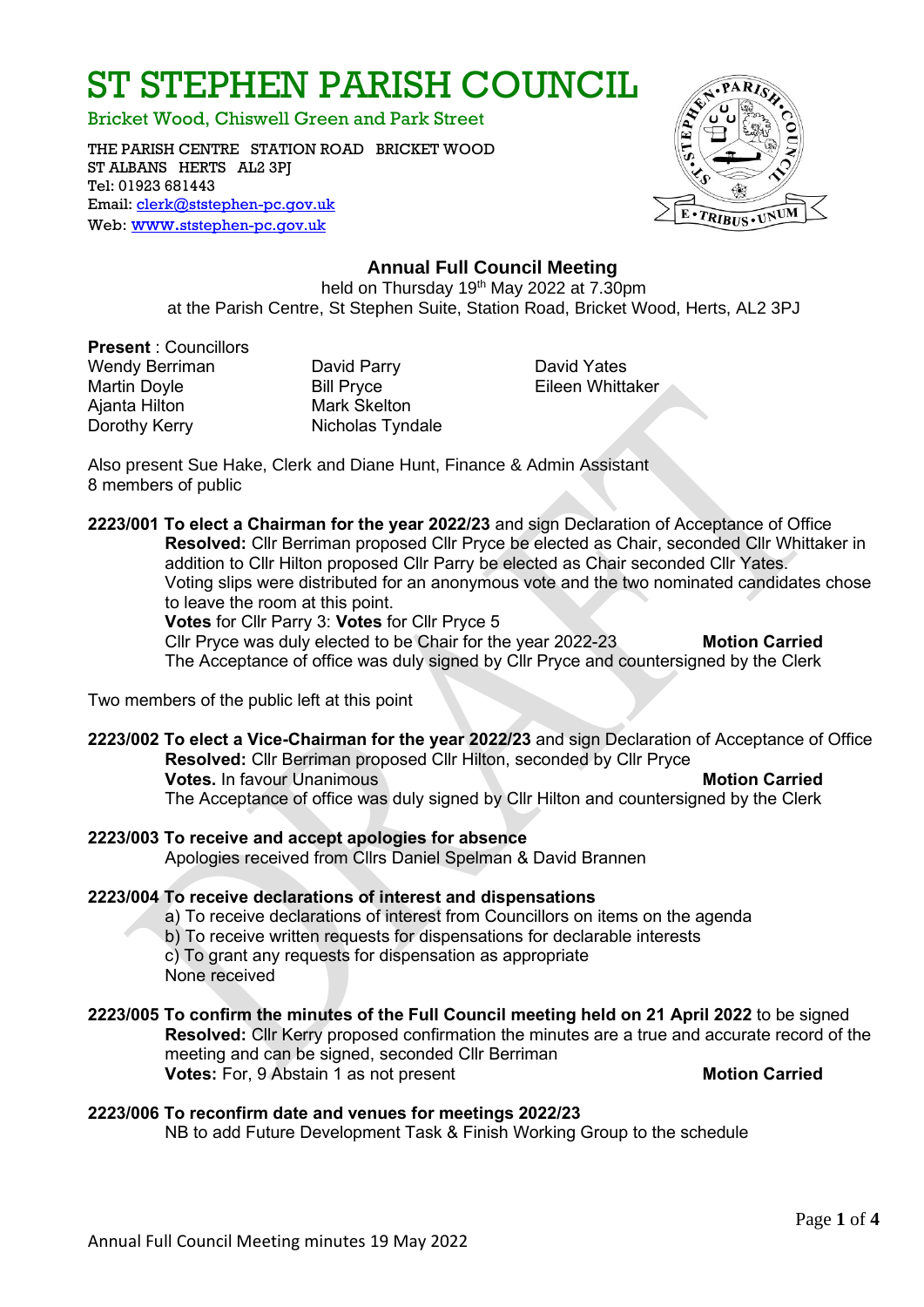## **2223/007 To review and agree Committee Terms of Reference**

The amendments to the Finance ToR section were noted

**Resolved**: Cllr Hilton proposed the Committee Terms of Reference be agreed, seconded Cllr Parry

**Votes:** For Unanimous **Motion Carried** 

#### **2223/008 To appoint representatives to serve on Committees, working parties and outside bodies (current lists of Committees, Working Parties and outside bodies circulated)**

Not all councillors have confirmed additions and changes and Cllr Parry requested further time to decide what to stand on as no longer ex officio

Cllr Pryce proposed to continue with existing representatives and defer to next meeting to reconfirm

## **2223/009 Public Participation – to receive petitions, comments and questions**

 To welcome public participation in accordance with the Public Speaking Policy No public participation took place

# **2223/010 To receive reports from representatives of St Albans District Council and Hertfordshire County Council**

To invite the St Stephen and Park Street District and County Councillors to briefly update Members on Parish related issues

No reports received, however congratulations were given to Cllr Hilton becoming a District **Councillor** 

# **2223/011 To Adopt the Code of Conduct**

**Resolved**: Cllr Parry proposed adopting the Code of Conduct, seconded Cllr Tyndale **Votes:** For Unanimous **Motion Carried** 

# **2223/012 To review and adopt the Standing Orders**

Deferred to next meeting

#### **2223/013 To review and adopt the Financial Regulations**

**Resolved**: Cllr Parry proposed adopting the Financial Regulation subject a further amendment to 4.5 to increase the amount to £10,000 seconded Cllr Berriman **Votes:** For Unanimous **Motion Carried** 

#### **2223/014 To Adopt the Scheme of Delegation**

**Resolved**: Cllr Pryce proposed adopting the Scheme of Delegations, seconded Cllr Kerry **Votes:** For Unanimous **Motion Carried** 

# **2223/015 Reports: Finance, Policy and Resources**

- a) To confirm lists of April/May payments (circulated) Confirmed
- b) To review and adopt the Sponsorship and Donations Policy Defer to next meeting
- c) To consider and agree any grant/discount applications
- i) Hanstead Wood volunteers grant application

**Resolved**: Cllr Kerry proposed agreement of the £300 grant requested to Hanstead Wood volunteers, seconded Cllr Whittaker

**Votes: For Unanimous <b>Motion Carried Motion Carried** 

ii) Grant application from SADC for grazing

**Resolved**: Cllr Pryce proposed the request be deferred to next meeting and further information be obtained and whether this is a one off, seconded Cllr Hilton **Votes: For 8 Against 2 <b>Motion Carried**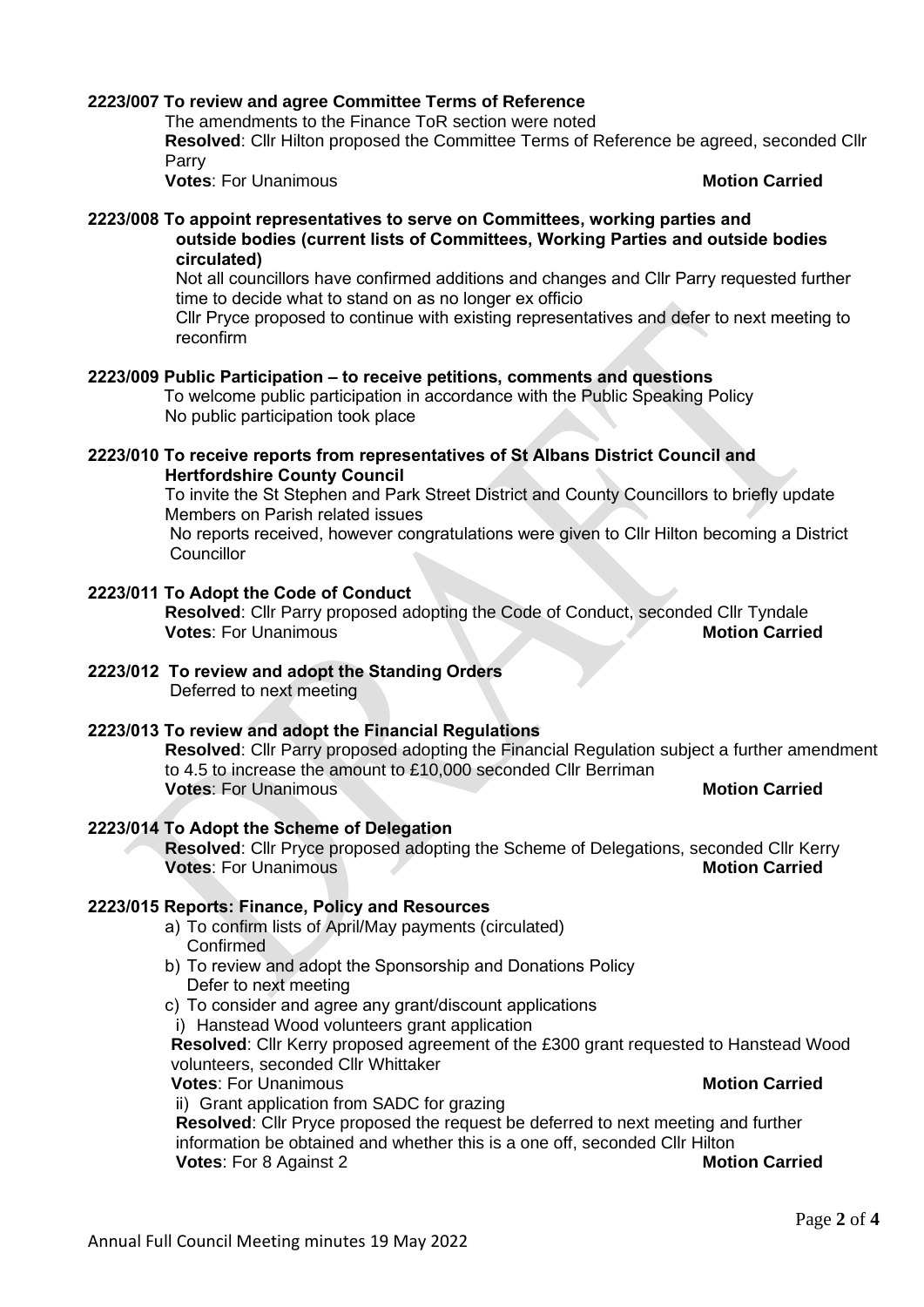iii) Bounce discount application - fundraiser for St Albans Foodbank

The Clerk confirmed the application is being resubmitted to confirm the fund raising recipient Deferred to Next Finance Meeting

## **2223/016 This Parish Council has received by way of a bequest from the late Edward Dilwyn Chambers a number of items of china, most of which bear the St. Albans City Crest and the words Bricket Wood**.

**Recommendation**: These items are passed to the Bricket Wood Station Heritage Trust, where they can be displayed for the benefit of local people and visitors. **Resolved**: Cllr Pryce proposed the bequeathed china be passed to Bricket Wood Station Trust

for display, seconded Cllr Berriman **Votes:** For Unanimous **Motion Carried** 

## **2223/017 To consider this Council requests to St. Albans City and District Council to change its policy related to representation from the Parish Council at St Albans District Council Planning meetings:**

**This is particularly important now this council has an approved Neighbourhood Plan.**

**Recommendation** a) Increase the time limits for speakers from Parish Councils, at planning meetings, from three to five minutes.

**Resolved**: Cllr Pryce proposed the Parish Council requests increasing time limit for Parish Councils speaking at District Planning meetings from 3 to 5 minutes, seconded Cllr Skelton **Votes:** For Unanimous **Motion Carried** 

**Recommendation** b) speakers from Parish Councils to be separate, in terms of the number of speakers, from members of the public.

**Resolved**: Cllr Pryce proposed speakers from Parish Councils to be separate, in terms of the number of speakers, from members of the public, seconded Cllr Yates **Votes:** For Unanimous **Motion Carried** 

If these motions succeed, Cllr Pryce will then encourage other Parish Councils in the District to follow the same route and support our request.

# **2223/018 To note minutes and note and agree recommendations from the Council's Committees**

- a) Planning Committee-
	- Planning list and comments circulated
- b) Fixed Assets Committee-
	- Future Development working group
- c) Annual Events Working Group Cllr Pryce enquired of the Council would agree in principle for a mobile licensee to be at the Armed Forces Day event as an urgent requirement Cllr Yates enquired what fee they would pay All councillors confirmed they agree in principle to the mobile licensee at the Armed Forces day event subject to confirming what fee would be made
- d) Communication Task and Finish Group Cllr Tyndale gave an update on the Communication Task & Finish group meeting with items in progress to be reported at next meeting

# **2223/019 Clerks Report**

The Clerk provided an update on issues and complaints being raised this week relating to Network Rail tree felling work being completed due to Ash die back in Park Street. Increasing complaints being received due to poor completion of works by the contractor on the new play equipment being installed at Park Street.

Good news on the completion of the roof replacement on the Park Street Pavilion following the recent significant storm damage.